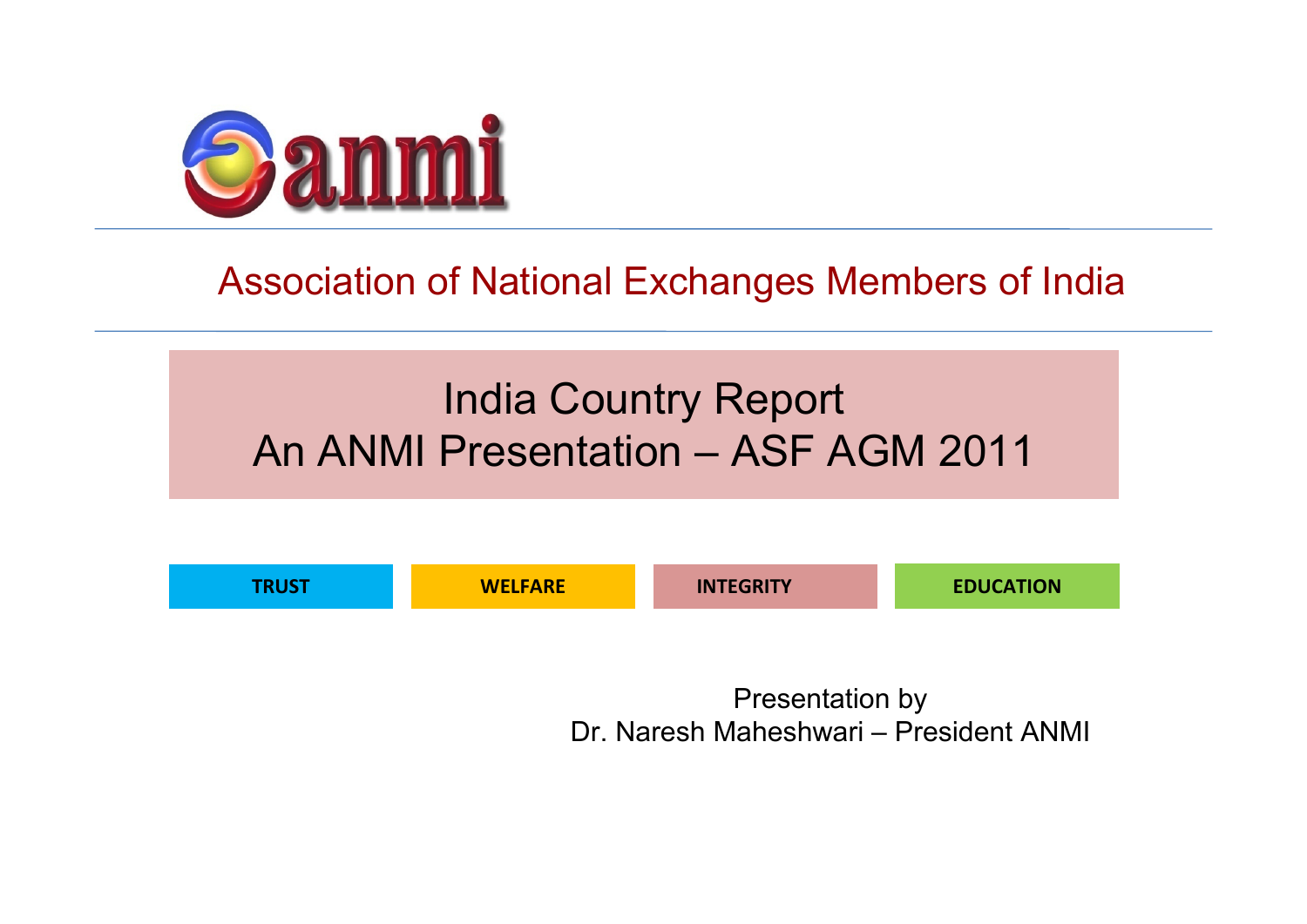• Global Trends are affecting confidence in world financial and capital markets yet India's Growth can expand global economy

Prime Minister of India at UN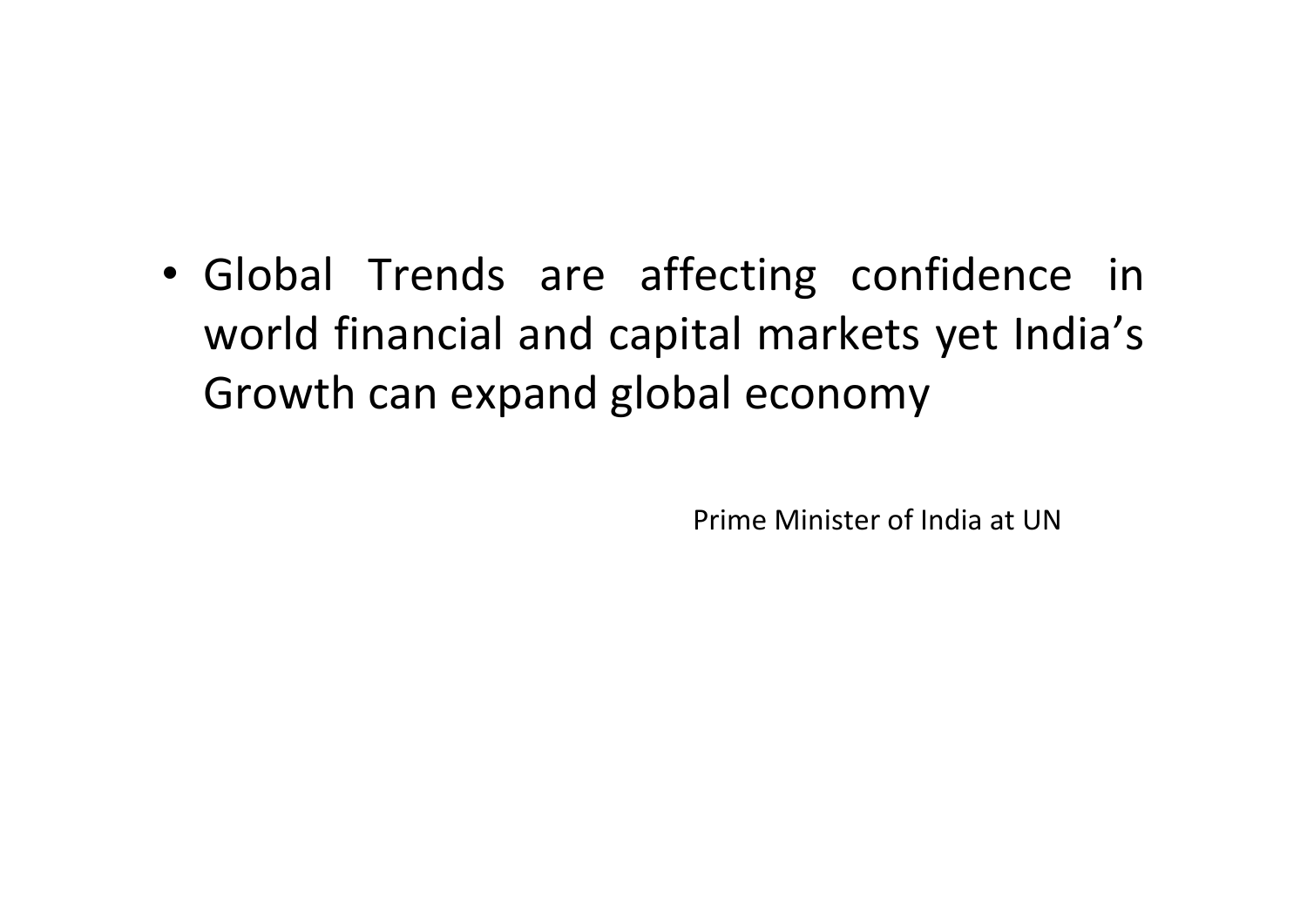### Introduction

- $\bullet$  The World economies are facing challenges so rapidly that everything we speak today in OSAKA will be outdated by the time we return home.
- $\bullet$  I would like to start from where we left at the ASF 2010 in Beijing, where I opined that the World Economy would face another crises much before we could anticipate – and it has occurred

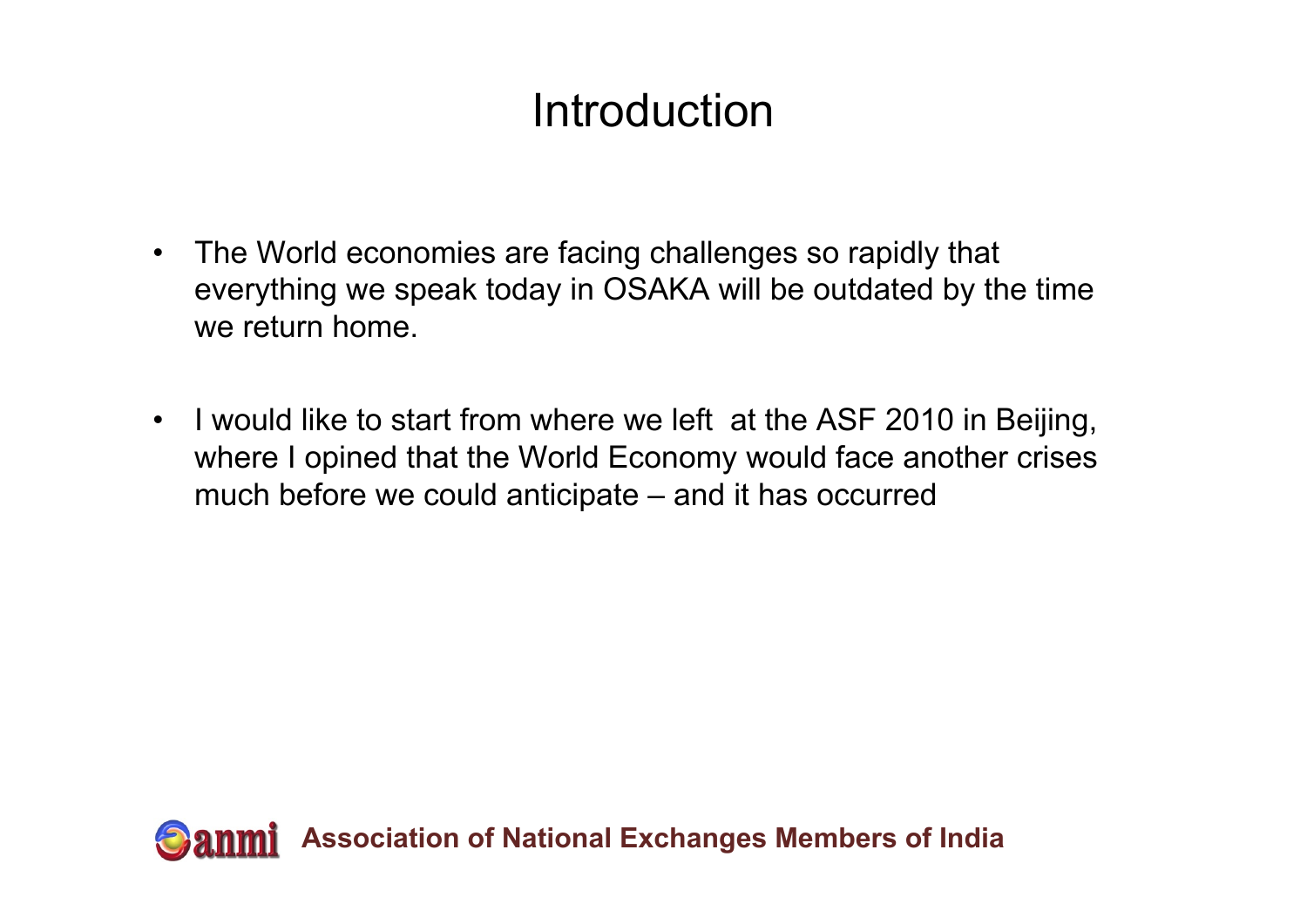## LAST ONE YEAR

| Index's                 | ASF. 2010 | ASF. 2011 | <b>Percentage Change</b> |  |  |
|-------------------------|-----------|-----------|--------------------------|--|--|
|                         |           |           |                          |  |  |
| <b>INDIAN</b>           |           |           |                          |  |  |
| Nifty                   | 6030      | 4867      | $-19%$                   |  |  |
| Sensex                  | 20069     | 16162     | $-19%$                   |  |  |
| U S Market              |           |           |                          |  |  |
| <b>Dow Futures</b>      | 10680     | 10771     | 1%                       |  |  |
| <b>Nasdaq Futures</b>   | 1960      | 2166      | 11%                      |  |  |
| <b>European Markets</b> |           |           |                          |  |  |
| <b>FTSE</b>             | 5569      | 5029      | $-10%$                   |  |  |
| <b>CAC</b>              | 3714.8    | 2821.3    | $-24%$                   |  |  |
| <b>DAX</b>              | 6216      | 5785.5    | $-7%$                    |  |  |
| <b>Asian Markets</b>    |           |           |                          |  |  |
| Nikkei 225              | 9603      | 8560.26   | $-11%$                   |  |  |
| <b>Straits Times</b>    | 3097      | 2698.8    | $-13%$                   |  |  |
| Hang Seng               | 22358.17  | 17668.83  | $-21%$                   |  |  |
| <b>KOSPI</b>            | 1860      | 1697.44   |                          |  |  |
| Shanghai Comp           | 2,599.71  | 2433.16   | $-6%$                    |  |  |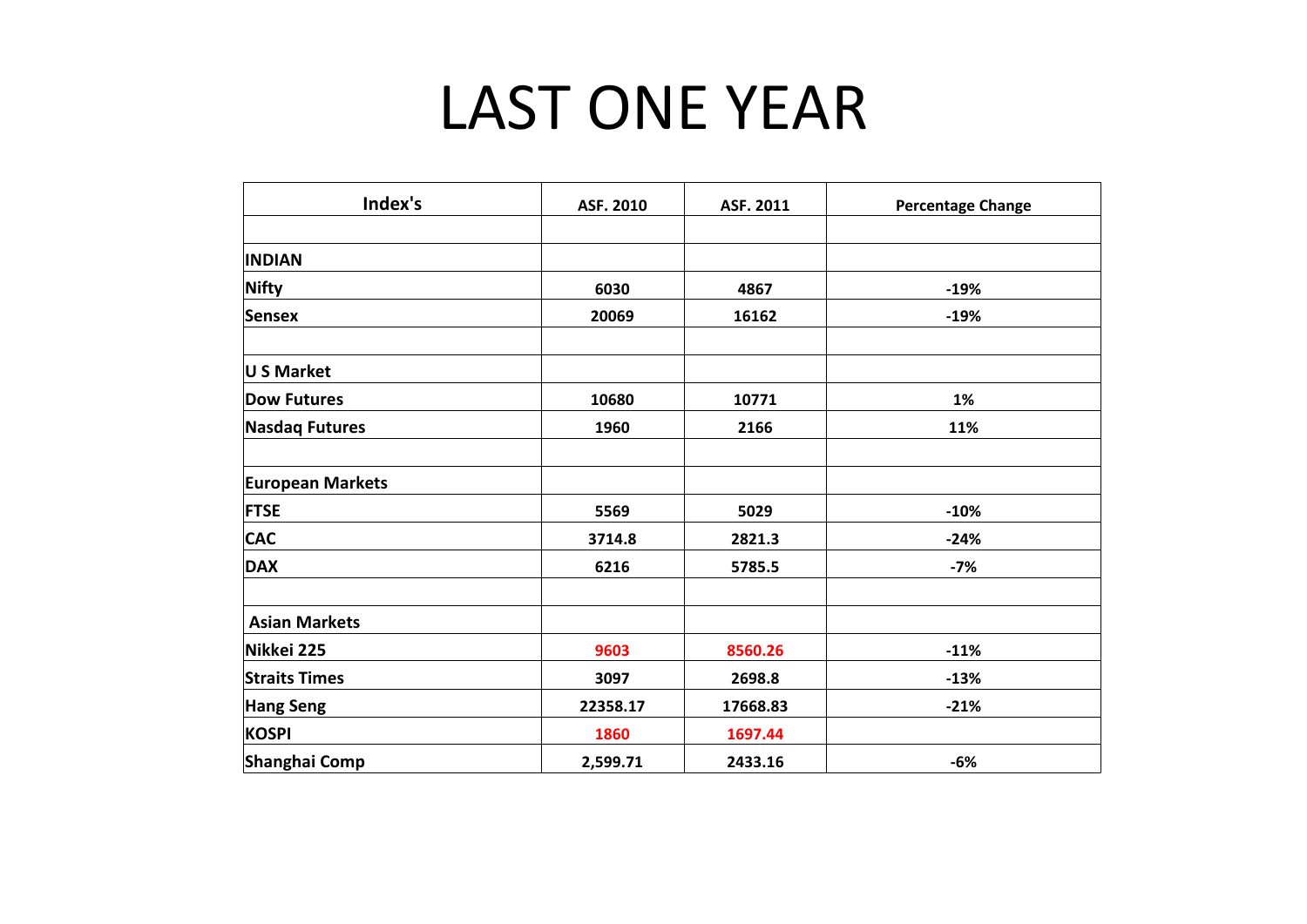## How India is Different

- $\bullet$ High Domestic Savings –
- $\bullet$ Huge Public Sector in Banking, Manufacturing & Infrastructure.
- India's strong population growth with a corresponding increase in the working age population is leading to a high consumption driven growth.
- Robust Public Sector (corporations owned substantially by Government)
- Domestic Savings still continues to be major suppliers of capital to industry and to Government (Non Tax Receipt)
- Liberalization and opening of Economy and Economic activities in <sup>a</sup> focused and calibrated manner.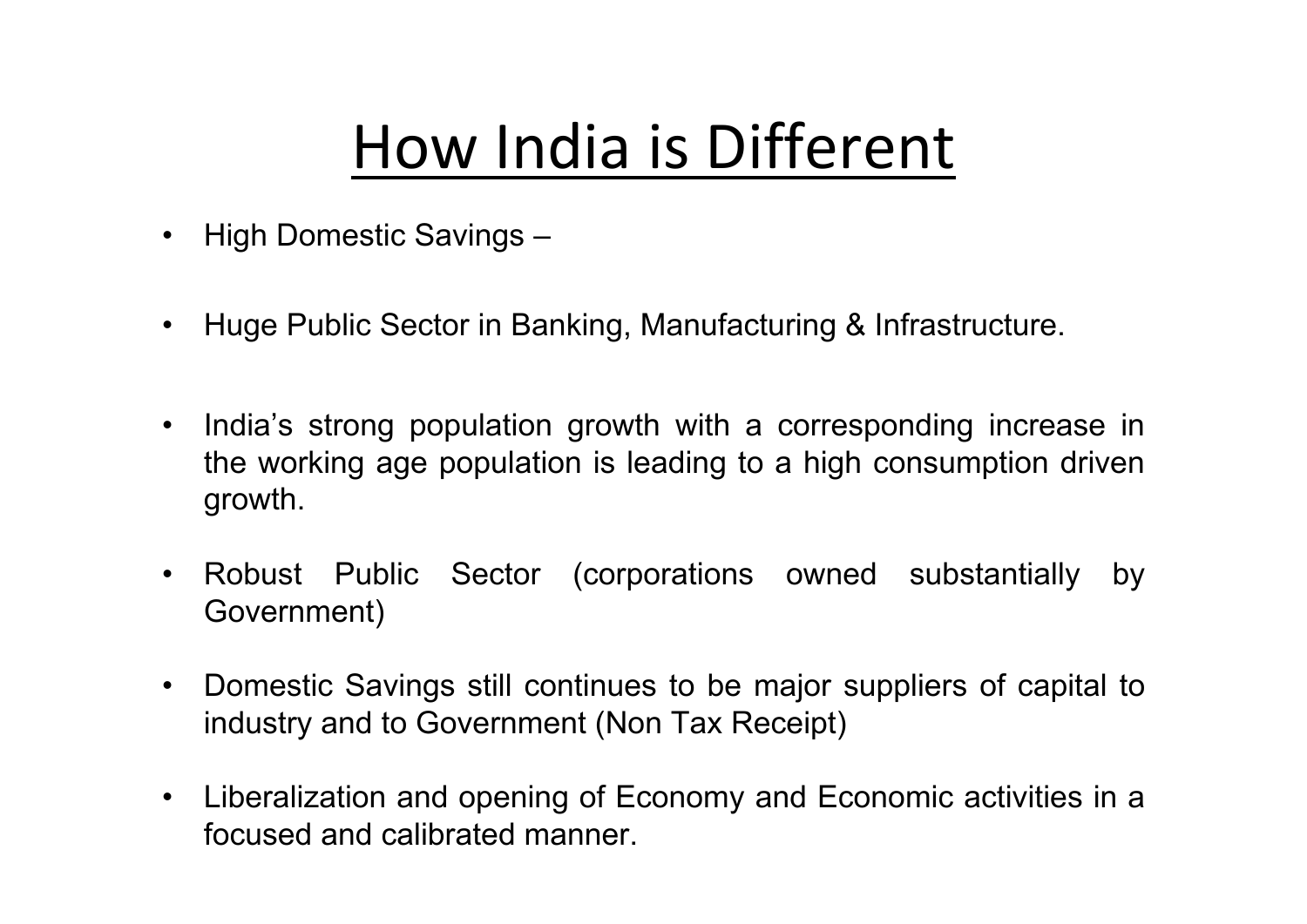### **INDIA 2001 to 2010**

•On path of high growth trajectory

| <b>Descriptor</b>                                | <b>Units</b>                              | <b>Scale</b>    | 2001        | 2010      | 2012<br><b>Estimated</b> |
|--------------------------------------------------|-------------------------------------------|-----------------|-------------|-----------|--------------------------|
| $GDP -$<br><b>Constant 2005</b><br><b>Prices</b> | <b>National</b><br>Currency               | <b>Billions</b> | 26, 154. 22 | 51,980.23 | 60,666.14                |
| $GDP -$<br><b>Constant 2005</b><br><b>Prices</b> | Percent Change                            |                 |             | 8.5       | 7.823                    |
| <b>GDP - Current</b><br><b>Price</b>             | <b>National</b><br>Currency               | <b>Billions</b> | 23,189.08   | 74,514.23 | 98,352.93                |
| GDP - Based<br>on PPP per<br>capita              | <b>Current USD</b><br>(As on $20th$ Sept) | Units           | 1,585.25    | 3,339.31  | 3,892.75                 |
| <b>Implied PPP</b><br>conversion rate            | National<br>Currency per<br>current USD   |                 | 13.795      | 18.351    | 20.224                   |
| <b>Gross National</b><br><b>Savings</b>          | Percent of GDP                            |                 | 22.515      | 34.69     | 36.455                   |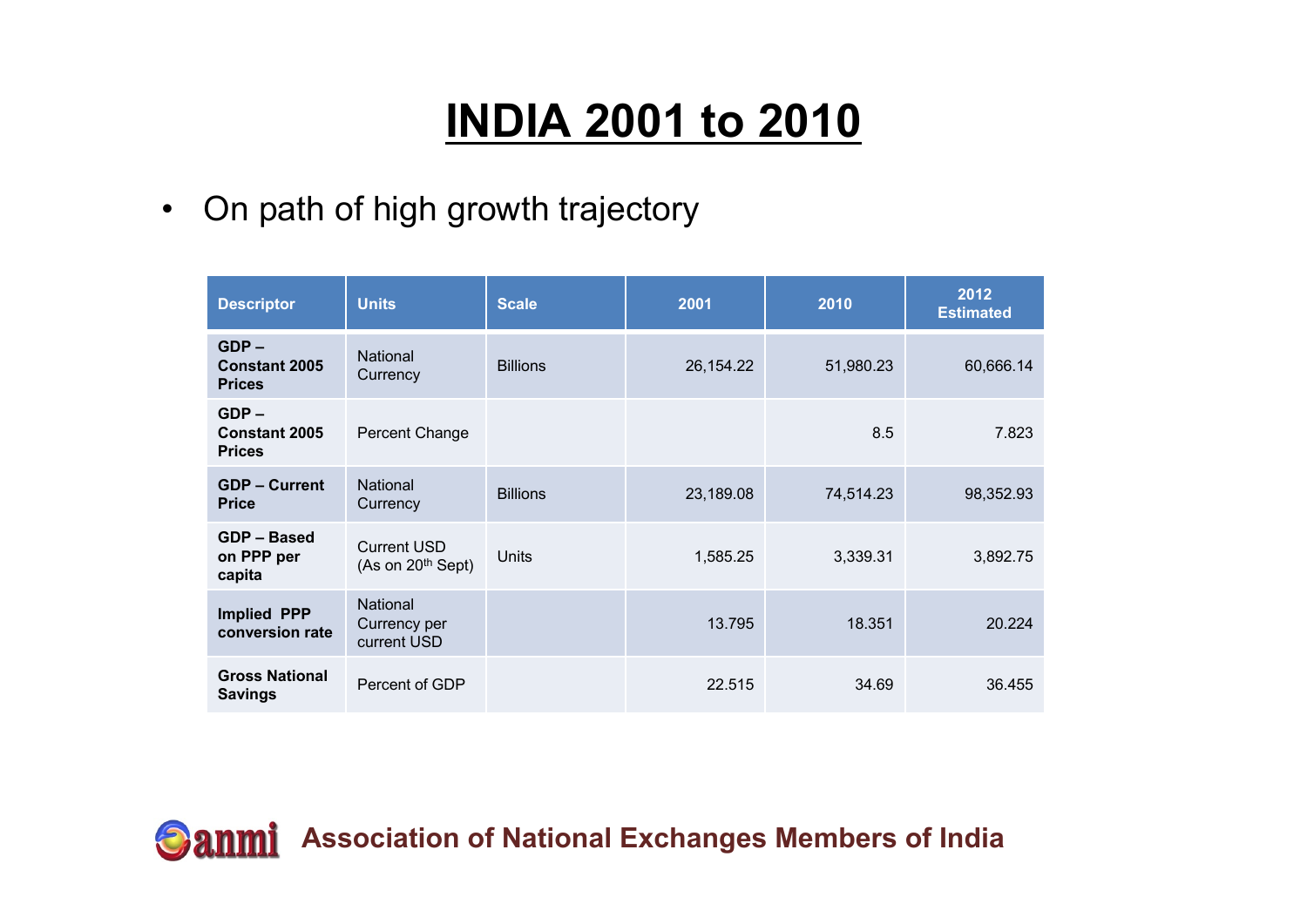#### Economic Growth

- The Economy was on a path of recovery in 2010 11 and the recovery continues in 2011 – 12.
- At 2005 Constant Prices the GDP is expected to grow closest 8% in 2010 – 11.
- The monsoons in India in the current year have been normal with equal distribution and late monsoon will help the rabiseason crop (October to March season)
- Agriculture around 4% and together with allied industries are expected to grow at 7.9% and services at 9.4%.
- The Core 8 industries grew by 5.0 % during April –June 2011- 12 as compared to 6.8% in the earlier period with an overall growth of 5.2% as compared to 4.4% during June 2010.
- High inflation continue to tighten monetary policies.
- Trade off between inflation and growth: a perennial puzzle.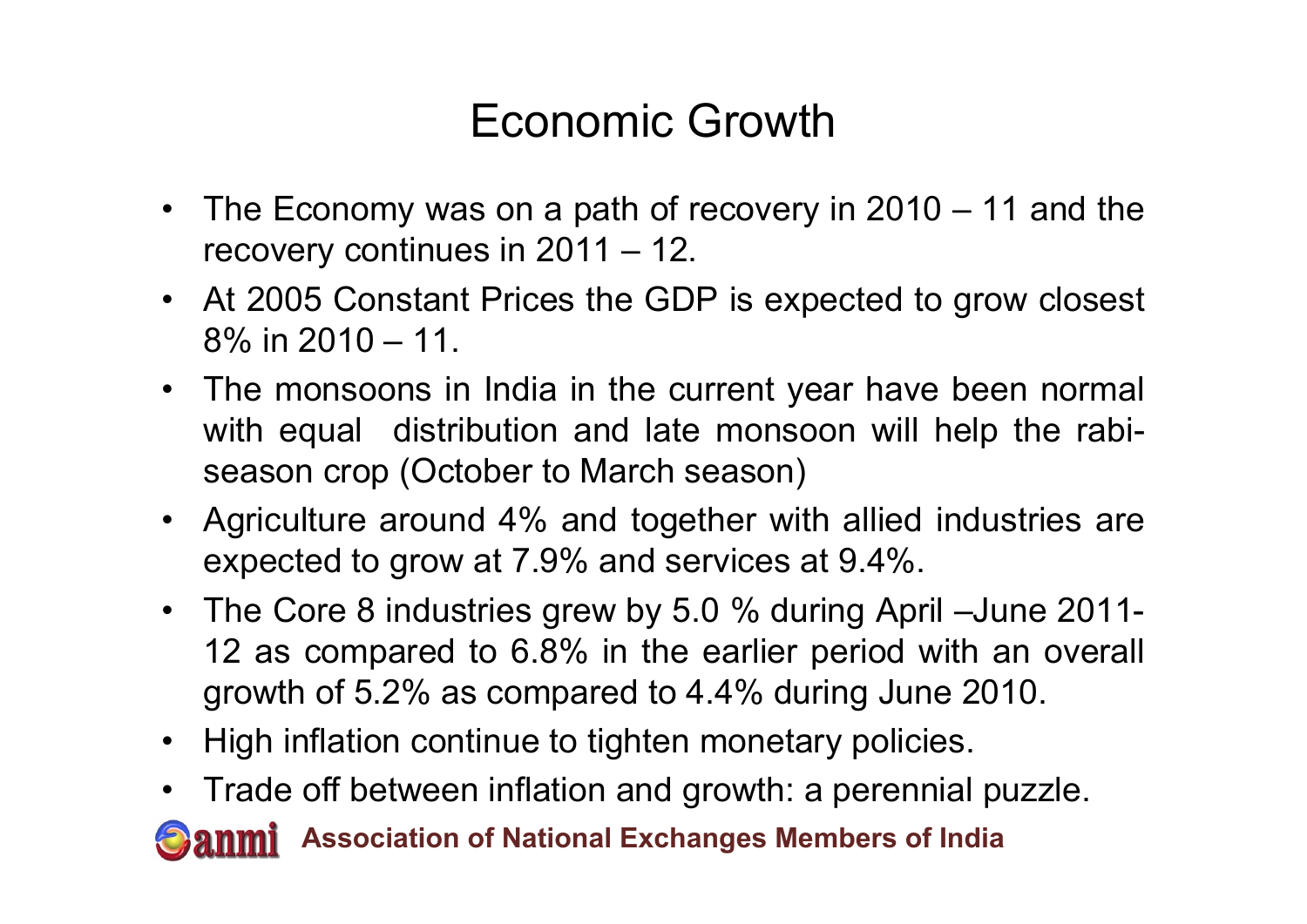## Inflation

**Whole Price Index (WPI 2004 – 05 = 100)** (Data as on 20<sup>th</sup> Sept – IMF Report)

•Historically Inflation in India has been around  $6 - 7\%$ .

| <b>Descriptor</b>                                  | <b>Units</b>      | 2001  | 2006  | 2010   | 2012<br><b>Estimated</b> |
|----------------------------------------------------|-------------------|-------|-------|--------|--------------------------|
| Inflation - Average<br><b>Consumer Price</b>       | Percent<br>change | 3.779 | 6.117 | 13.187 | 6.852                    |
| Inflation - End of period<br><b>Consumer Price</b> | Percent<br>change | 5.208 | 6.723 | 8.608  | 5.88                     |

- The increase in headline inflation is mainly on account of an upward momentum in food, crude and metal prices.
- $\bullet$  In respect of primary articles inflation, there is a downward trend in commodity prices, which should ease inflationary trends;
- Depreciation of the Rupee has in the near term mostly nullified the softer commodity prices.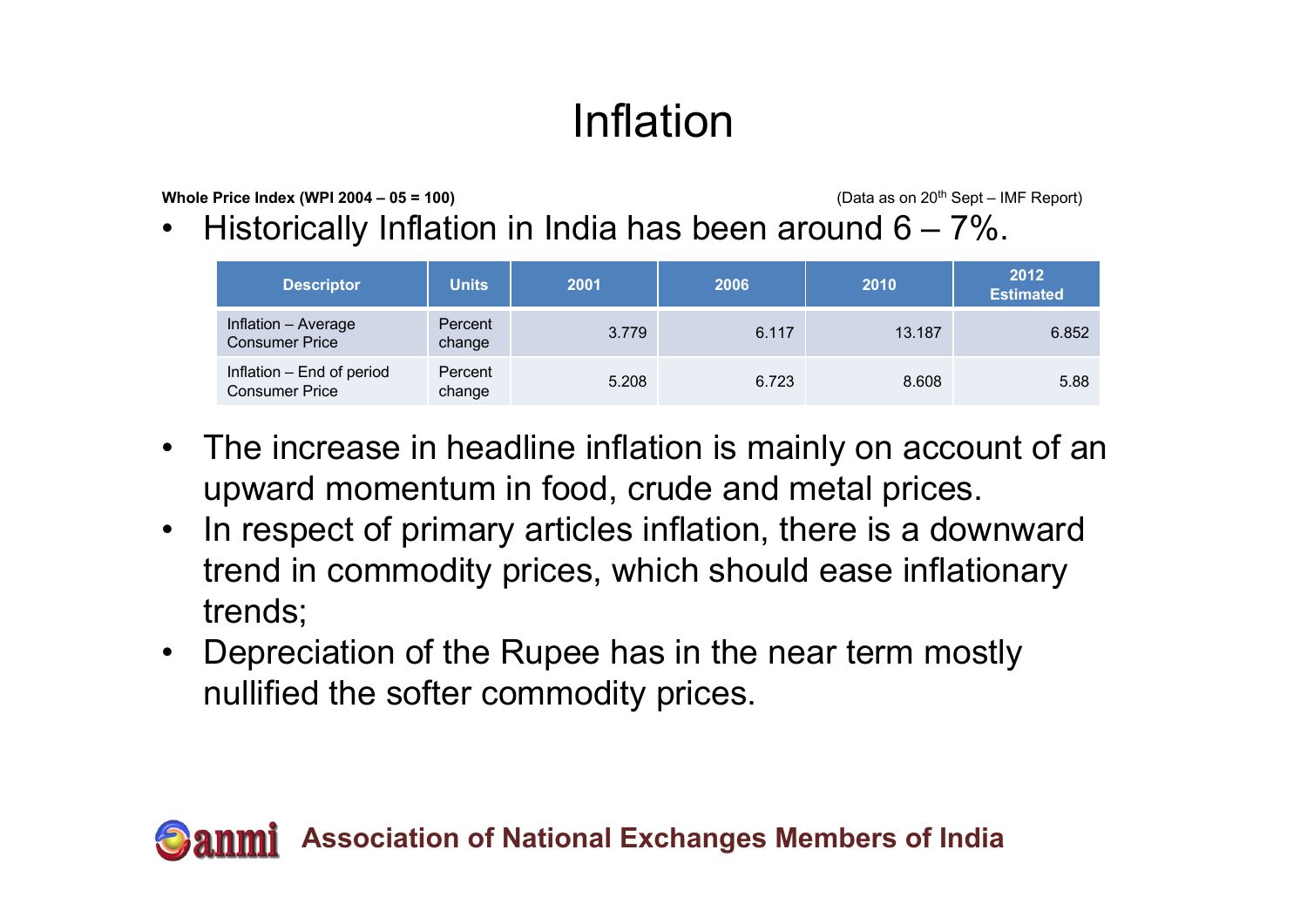### Inflation and Monetary Trends

Food Price Inflation

- $\bullet$ Monetary Policies do not affect food price inflation.
- $\bullet$  The higher food price inflation is mainly due to structural factors and the increase in rising expectations arising from increased incomes.
- $\bullet$  An expected bountiful monsoon and post monsoon harvest in 2010/11 is likely to mitigate food inflation,
- The Government is encouraging cluster development of identified harvest areas for improved production of oil seeds and pulses and with a focus on connectivity to remove the supply chain bottle necks

Primary Articles Inflation

- $\bullet$  Although there is a downward revision in world commodity prices, the trickle down effect is likely to be delayed due to the \$ effect.
- $\bullet$  The Government is steadily removing the regulatory bottle necks which has hindered development.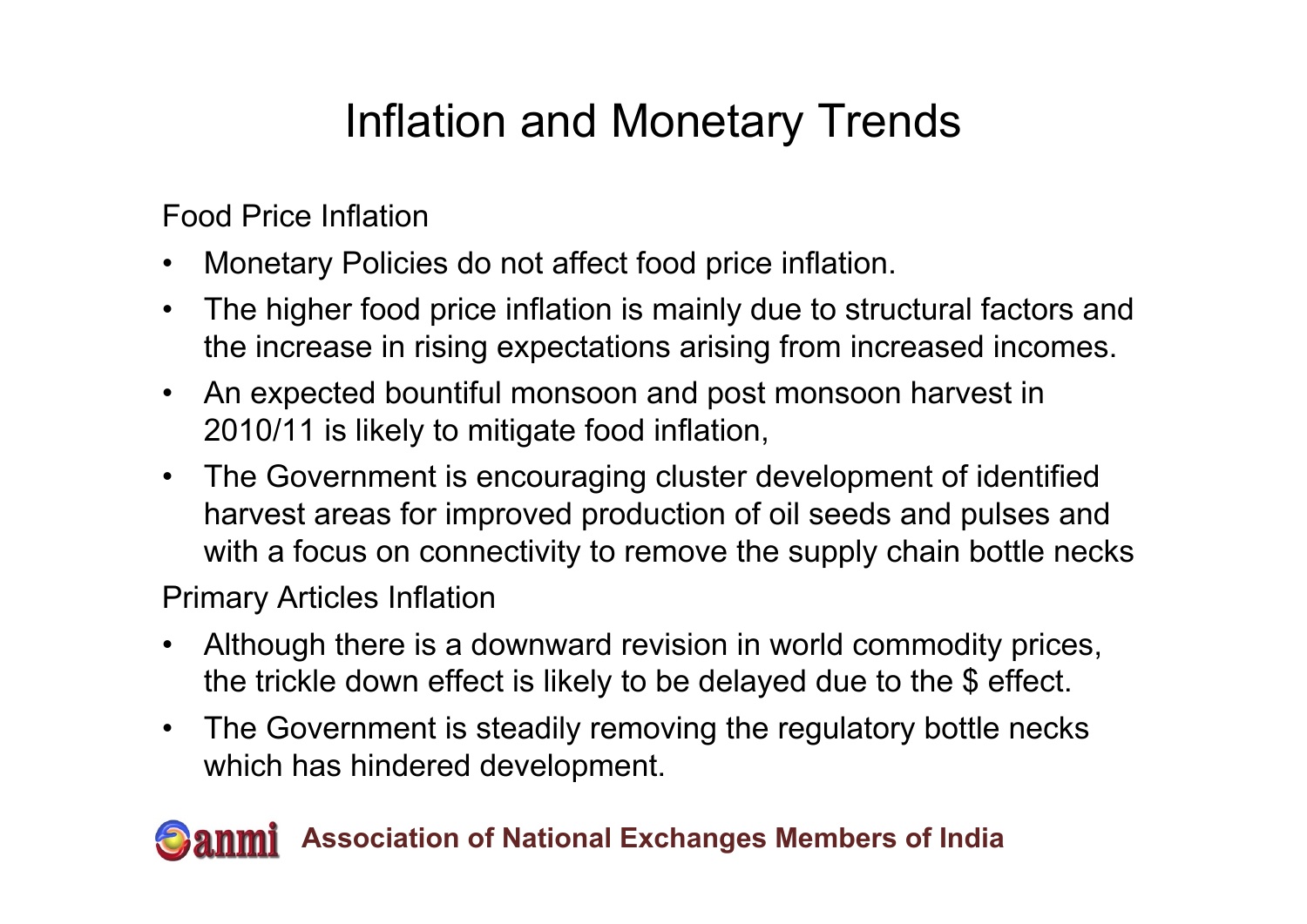### Inflation and Monetary Trends

- The RBI since Oct-2009 has been revising interest rates to ensure that the excess liquidity would not be used in risky assets since the economic recovery was too fragile.
- $\bullet$  Unbridled demand side growth could lead to high inflation in core areas.
- $\bullet$  The question before the RBI is whether the economy is slowing sufficiently for inflation to come down on its own.
- $\bullet$  However inflation continues to be a bigger problem in the Indian context than an economic slowdown.
- $\bullet$  More than rising rates a fall in commodity prices can bring down inflation – but this largely depends on the US \$ linkage.

|                                   |               |         |         |         |                  | Source RBI   |
|-----------------------------------|---------------|---------|---------|---------|------------------|--------------|
| <b>Descriptor</b>                 | <b>Unit</b>   | 1990-91 | 2008-09 | 2010-11 | <b>2011 July</b> | 2011 Sept 15 |
| Foreign<br><b>Currency Assets</b> | US \$ Million | 2,236   | 241,426 | 274,330 | 286,160          | 316,760      |
| Gold                              | US \$ Million | 3,496   | 9,577   | 22,972  | 25,349           | 28,320       |
| SDR's                             | US \$ Million | 102     |         | 4,569   | 4,609            | 4,550        |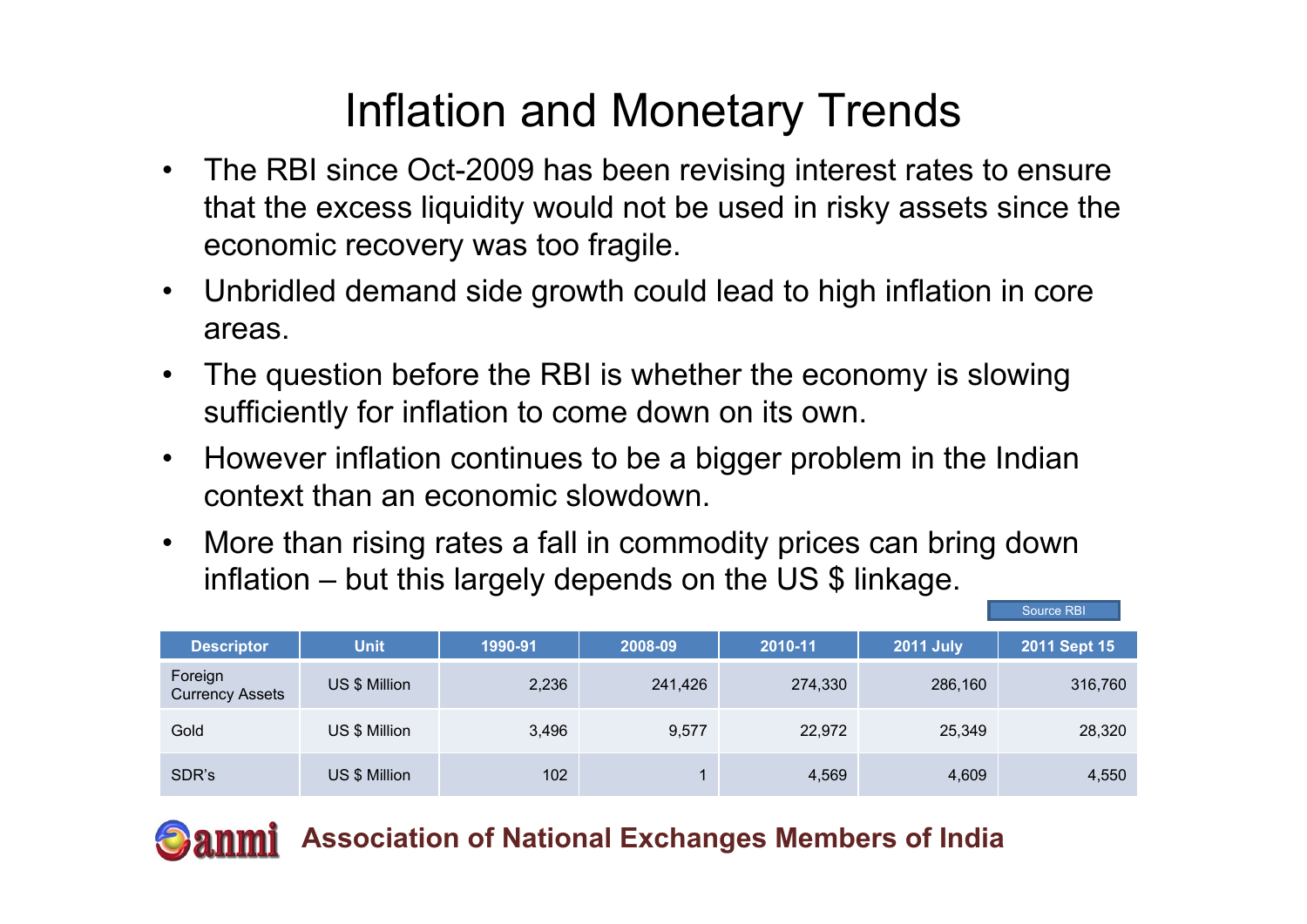### Social Sector & Economic Development

- $\bullet$  Building on the growing strength of the economy the Government is implementing a comprehensive strategy for *inclusive development* focusing on areas like:
	- Poverty alleviation & employment generation;
	- Education & skills development;
	- Health & well being
- To achieve inclusive development higher sector specific budgetary allocation is extended to areas like:
	- Rural & Farm Development, Education,,
	- family welfare, Water supply and sanitation;
	- Medical and public health
	- Housing and Urban development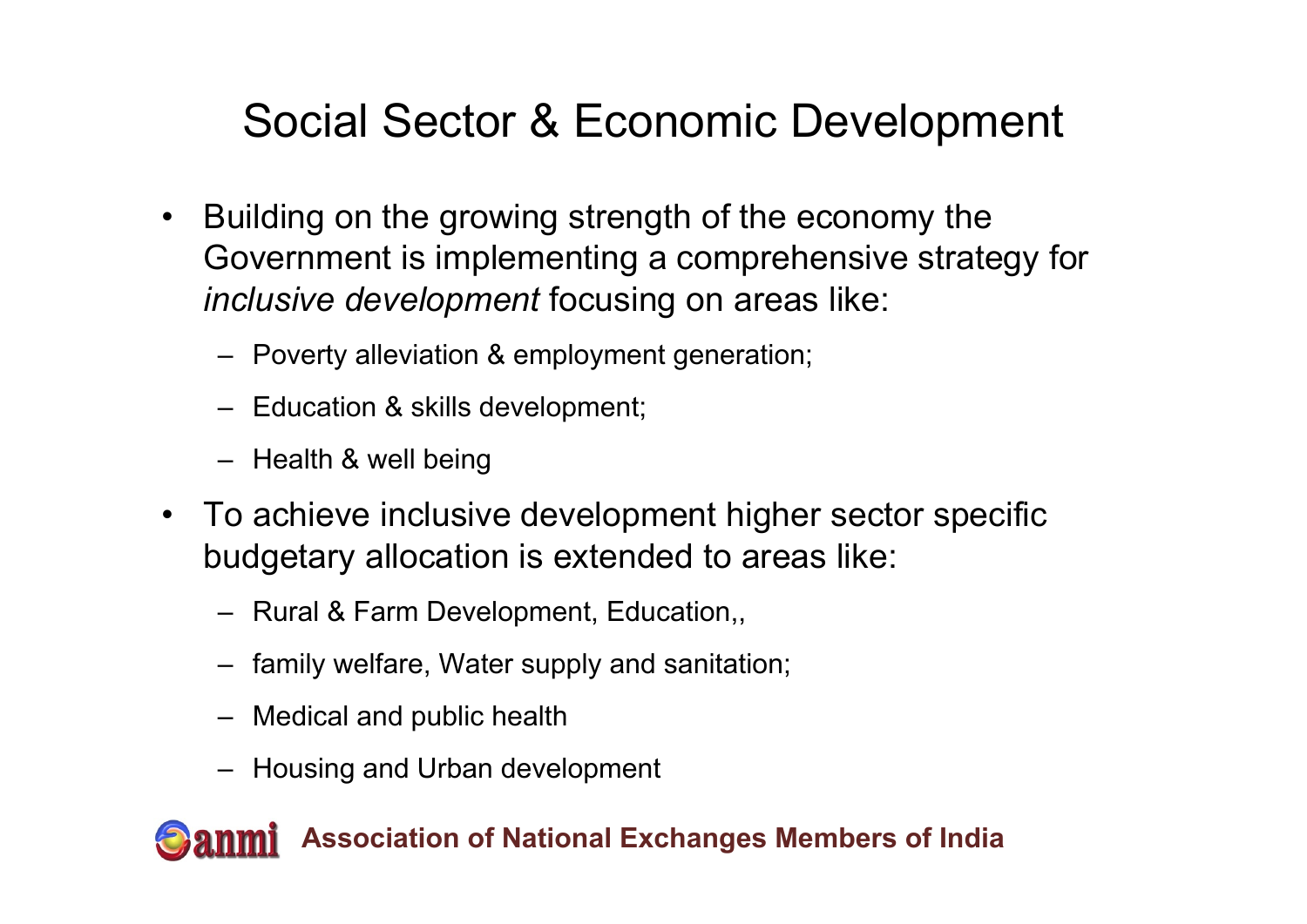### The Economy Responds

- This initiative by the Government has considerably improved not only the living standards of the rural population;
	- With an increase in the per capita income due to an increase in the Working Population
	- This has led to a corresponding increase in discretionary spends, a lower dependency ration and reduced deprived population ratio.
- This has mainly been a consumption driven growth with the main beneficiaries being the Financial Industries and Private Domestic Consumption Industries.
- The Indian Economy has mainly been a Consumption Driven Economy
- With well directed support the large population of India turns into an industry enabler.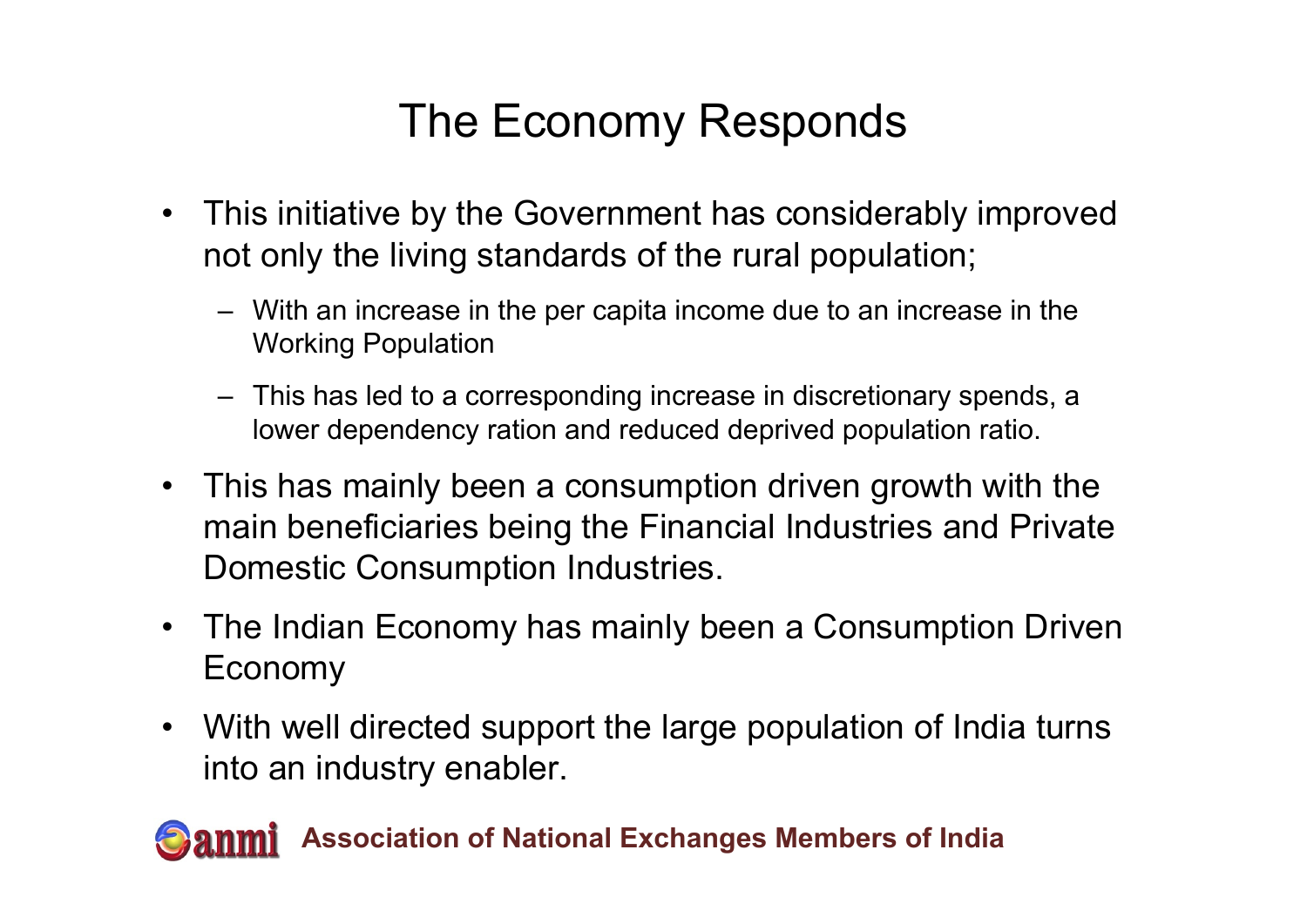### Technology absorption and diffusion

- $\bullet$  The Government of India has correctly identified the nodal points for poverty alleviation and economic development.
- We have to explore these nodal points for Inclusive Innovative activities for a transformation in the economy with:
	- New to the World Knowledge Creation and Commercialization
	- New to the Market absorption and diffusion of existing world technology
- Both of these processes are crucial for development of the economy and represents untapped potential
- Using these processes India have become World leaders in *frugal engineering.*
- • These processes are crucial not only to India but also the undeveloped areas of the Asian Region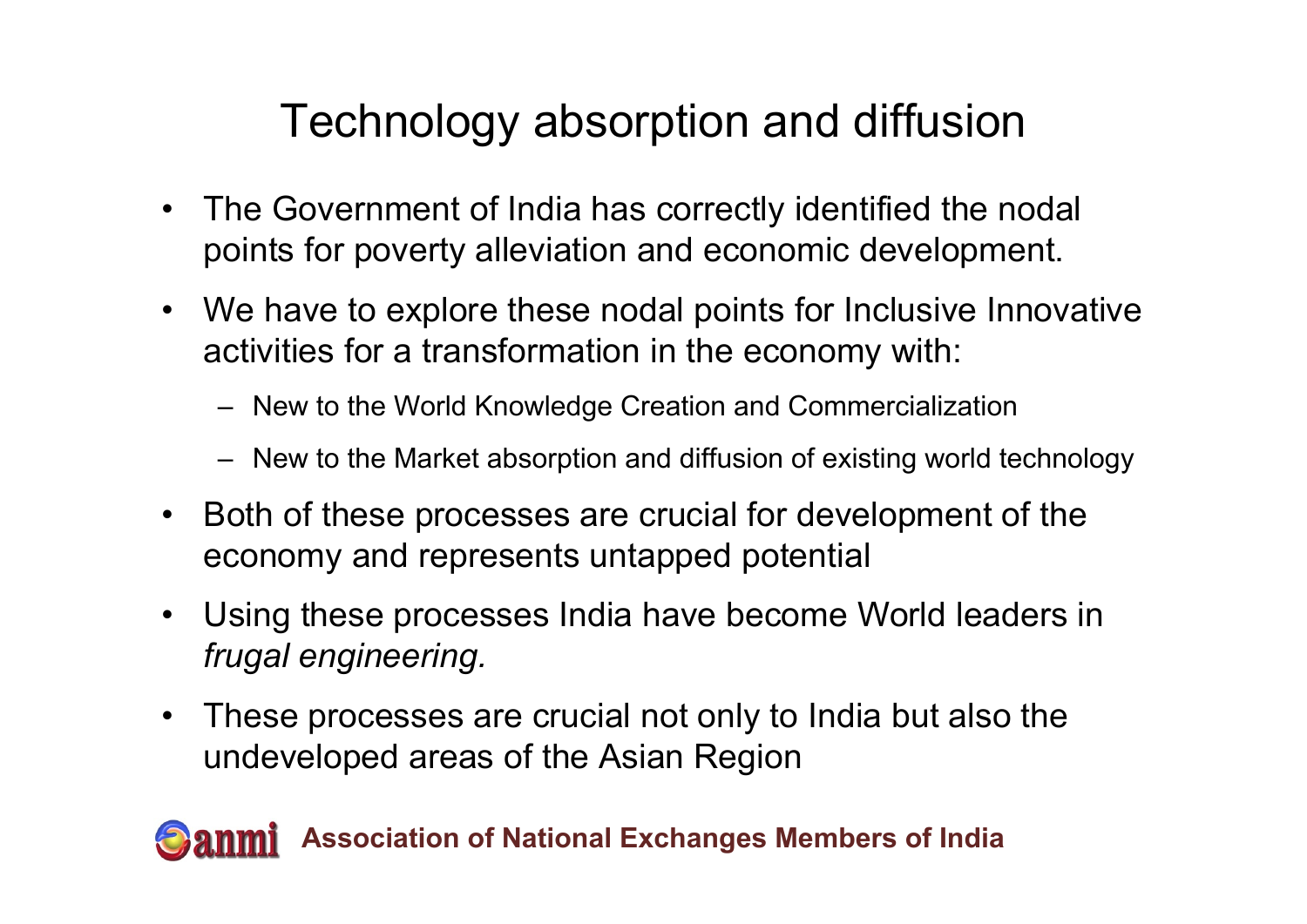### In Conclusion

- It is important to remember that the term *inclusive growth* covers the entire demographic pyramid; though in our examples in the report we have stressed on rural development.
- In our view this is important because in the current world economic slowdown is bound to negatively affect all countries who are dependant on exports for growth.
- Whilst considering the rural potential in India and softening commodity prices, well directed policies will become industry enables
- Of course in all of this there is just one caveat recovery in the current sovereign crises.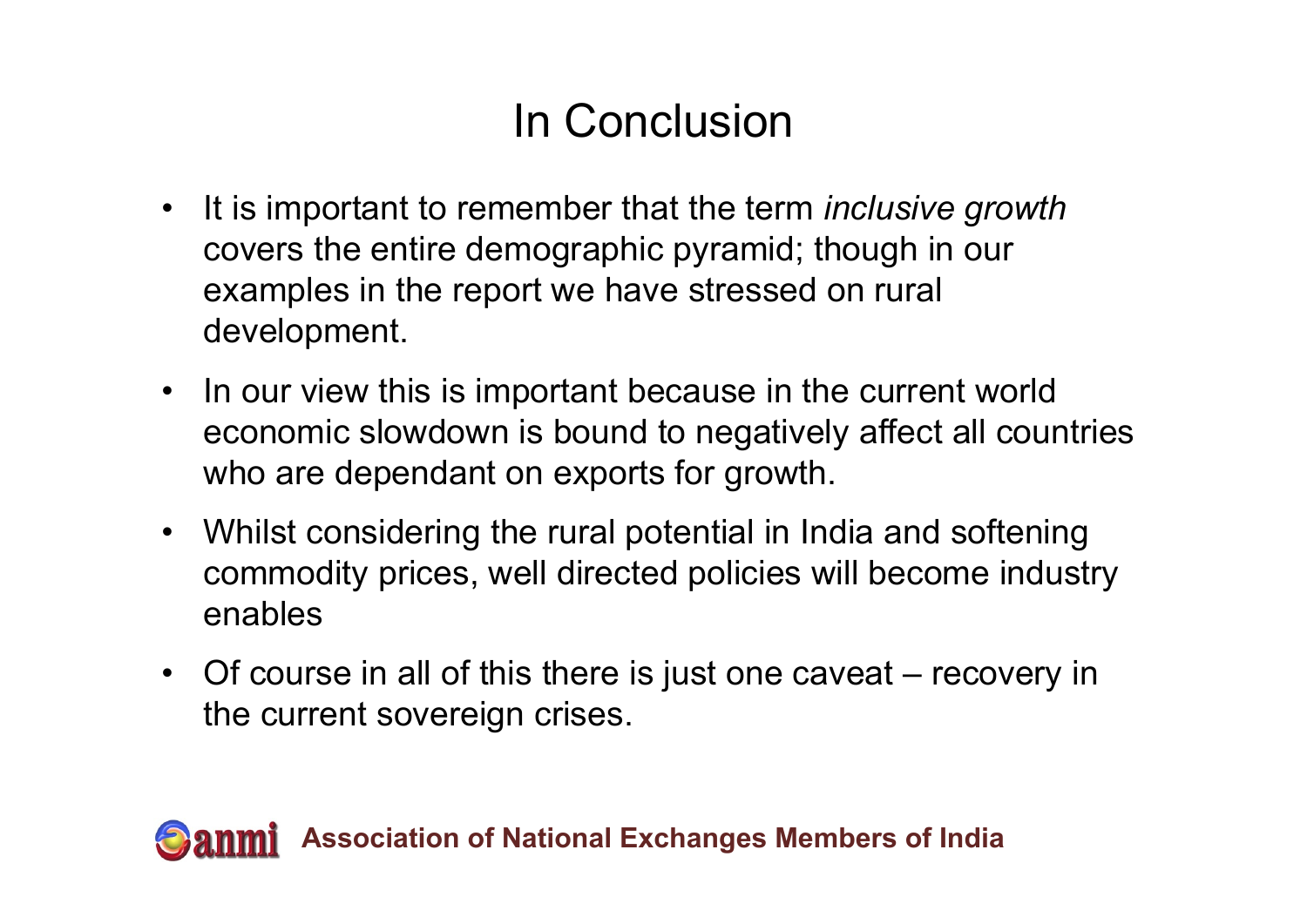- Broadly speaking we are all in trouble I am not advocating pessimism but financial policy innovation and out of the box thinking by stakeholders is needed.
- In keeping with the AEC 2015 Vision, regions adjacent to the more developed countries require the most assistance.
- At a time of crises such as the world is facing today, frustration is contagious – as witnessed recently.
- It is in our own interest that we help each other to develop our economies together in keeping with the AEC 2015 Vision which we are exploring here today.